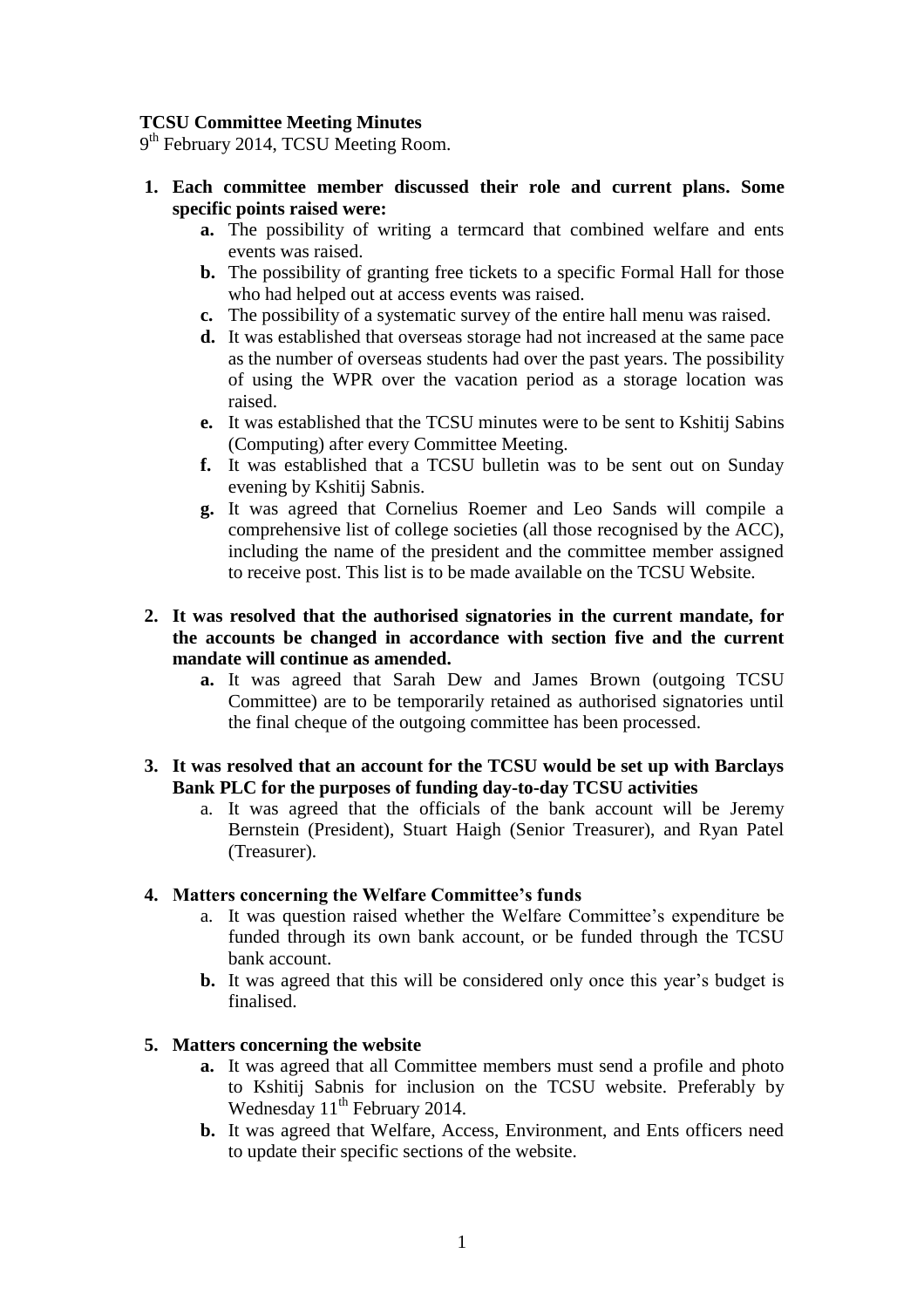## **6. Matters concerning applications for appointed roles (LGBT+, Disabilities)**

- **a.** It was established that Welfare officers were to accept applications for these positions over the next fortnight, and to encourage as many applicants as possible through emails to the TCSU member mailing list.
- **b.** It was agreed that these positions will be voted on at the next TCSU Committee Meeting.

# **7. Matters concerning the quiz night 10th February 2014**

**a.** It was agreed that a Facebook event group is to be created.

## **8. Matters concerning which committee members have the ability to send emails to the TCSU members mailing list without moderation.**

- **a.** It was established that currently only the president, treasurer, and publicity officer can directly and freely send emails to *TCSU members mailing list*. Emails to the TCSU *members mailing list* sent by other college members, including other committee members, must be moderated by one of these three officers.
- **b.** It was agreed that no additional moderators would be added at this time, for fewer moderators would allow the stricter application of a criteria to which emails were appropriate to be sent through the TCSU Committee to the TCSU members.

# **9. Matters concerning committee stash**

- **a.** The possibility of selling Trinity Colleges hoodies subsidised by the TCSU to TCSU members was raised. It was established that former president Karim Ahmed ought to be consulted, but not yet established who was to take responsibility of sourcing the hoodies.
- **b.** It was agreed that one hoodie was to be bought for each committee member, and for this to be used both for Freshers' Week events and general, personal purposes.

# **10. It was agreed that the funds of the outgoing committee are to be used to buy a PS4 Bundle.**

- **a.** It was agreed that four controllers be purchased, a FIFA game, and a driving game.
- **b.** It was agreed that installing a system of card access for controllers that logs who removed controllers would act as a deterrent against theft.
- **c.** It was agreed that a three years warranty to be purchased.

# **11. Matters concerning TCSU budget for year ahead.**

- **a.** It was established that in general this year's TCSU budget will reflect the provisions of last year's.
- **b.** Except for the following budgets:
	- **i.** Welfare budget, which may have to be raised in order to pay for the proposed free tampons.
	- **ii.** Access budget, possibility of extra expenses for an access termcard and an Alternative Prospectus.
	- **iii.** Overseas budget, possibility of increasing funds for new overseas events and extended international Freshers' Week.